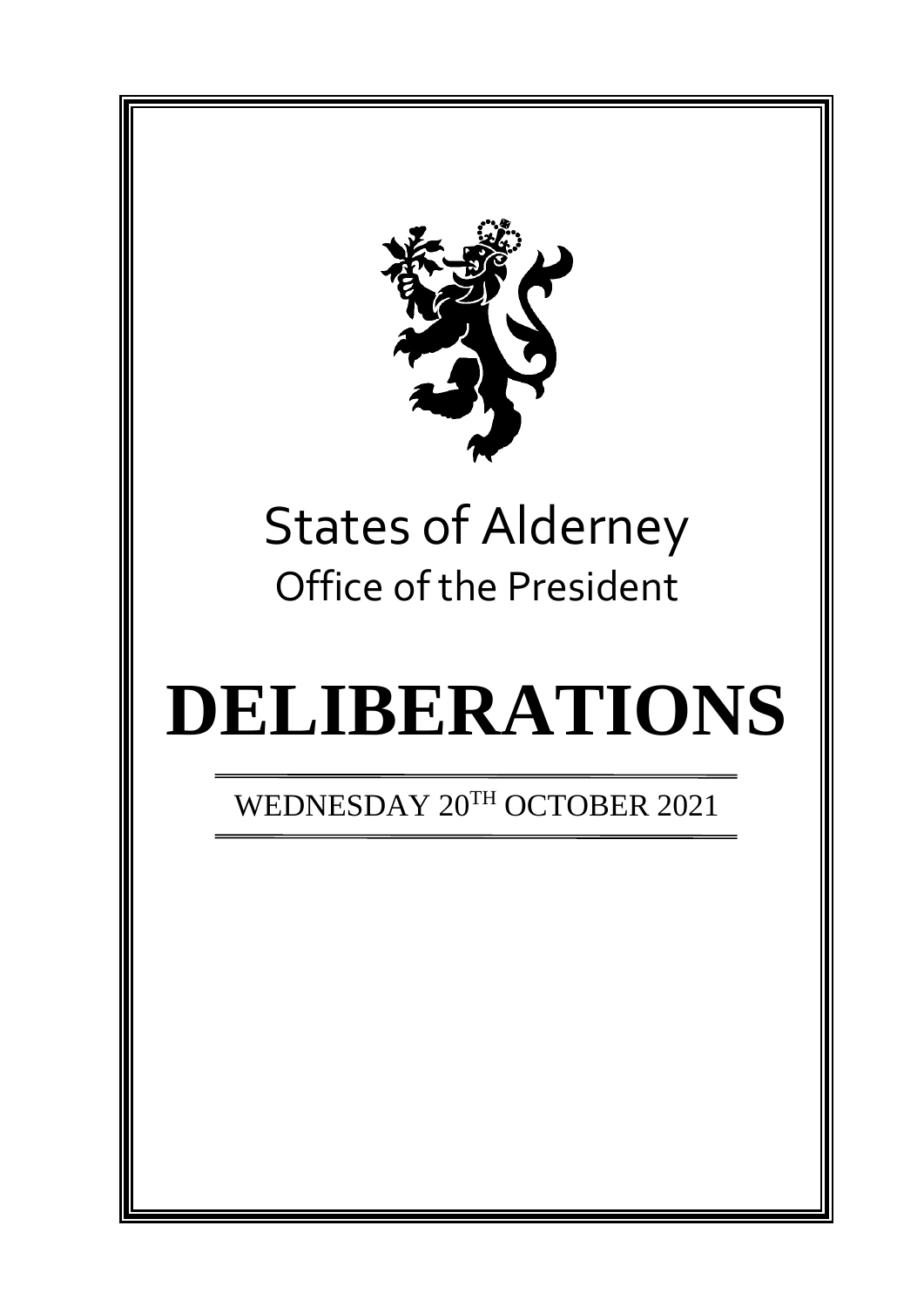# **STATES OF ALDERNEY**

### **DELIBERATIONS**

# **FOR THE STATES MEETING**

## **ON WEDNESDAY 20 TH OCTOBER 2021 AT 1430HRS**

Present: Mr William Tate, President Mr Bill Abel Ms Annie Burgess Mr Ian Carter Mr Kevin Gentle Mr Christian Harris Mr Boyd Kelly Mr Graham McKinley, OBE Mr Steve Roberts Mr Alex Snowdon

His Excellency The Lieutenant-Governor, Vice Admiral Sir Ian Corder KBE CB, of the Bailiwick of Guernsey was in attendance.

Lieutenant G T Workman RN (Rtd), Representative of His Excellency The Lieutenant-Governor of the Bailiwick of Guernsey, was also in attendance.

Apologies were received from Mr Rhys Jenkins.

The President welcomed His Excellency The Lieutenant-Governor and Lady Corder to the meeting.

#### **Emergency Powers Legislation:-**

- **Item I Emergency Powers (Coronavirus) (General Provision) (Bailiwick of Guernsey) (No.8) Regulations, 2021**
- **Item II Emergency Powers (Coronavirus) (Vaccine) (Limitation of Liability) (No.8) (Bailiwick of Guernsey) Regulations, 2021**

**Item III Emergency Powers (Coronavirus) (General Provision) (Bailiwick of Guernsey) (No.9) Regulations, 2021**

**Item IV Emergency Powers (Coronavirus) (General Provision) (Bailiwick of Guernsey) (No.9) (Amendment) Regulations, 2021**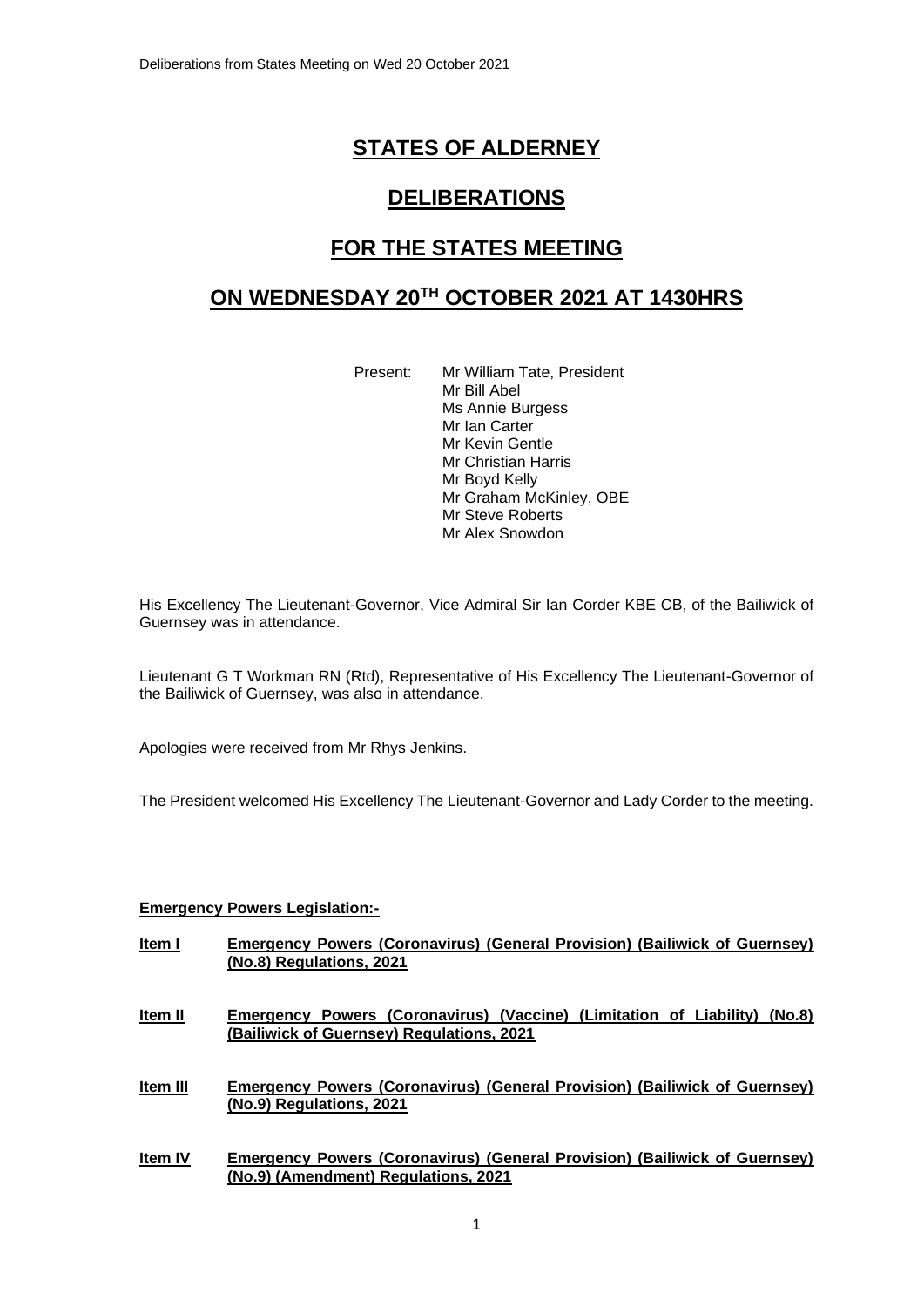- **Item V Emergency Powers (Coronavirus) (General Provision) (Bailiwick of Guernsey) (No.9) (Amendment) (No, 2) Regulations, 2021**
- **Item VI Emergency Powers (Coronavirus) (Vaccine) (Limitation of Liability) (No.9) (Bailiwick of Guernsey) Regulations, 2021**
- **Item VII Emergency Powers (Coronavirus) (General Provision) (Bailiwick of Guernsey) (No.10) Regulations, 2021**
- **Item VIII Emergency Powers (Coronavirus) (General Provision) (Bailiwick of Guernsey) (No.10) (Amendment) Regulations, 2021**
- **Item IX Emergency Powers (Coronavirus) (Vaccine) (Limitation of Liability) (No.10) (Bailiwick of Guernsey) Regulations, 2021**
- **Item X Emergency Powers (Coronavirus) (General Provision) (Bailiwick of Guernsey) (No.11) Regulations, 2021**

**The above items, I to X, were taken in three separate votes:-**

**The States of Alderney resolved not to annul Items I, III, IV, V, VII and VIII The States of Alderney resolved not to annul Items II, VI and IX The States of Alderney resolved not to annul Item X**

Proposed by Mr Bill Abel Seconded by Mr Alex Snowdon All items were approved unanimously

#### **Item XI The Human Rights (Bailiwick of Guernsey) Law, 2000 – Amendment of Legislation**

**The States of Alderney resolved that after consideration of the Policy Letter entitled "The Human Rights (Bailiwick of Guernsey) Law, 2000 – amendment of legislation" dated 4th August, 2021 from the States of Guernsey Policy and Resources Committee, they are of the opinion:-**

**1. To agree to amend section 9(2) of the Human Rights (Bailiwick of Guernsey) Law, 2000, to enable a court to award compensation to a person in respect of a judicial act done in good faith, in the circumstances set out in paragraph 2.5 of that Policy Letter;** 

**and** 

**2. To agree the preparation of such legislation as may be necessary to give effect to the above decision.**

Proposed by Mr Bill Abel Seconded by Mr Alex Snowdon Approved unanimously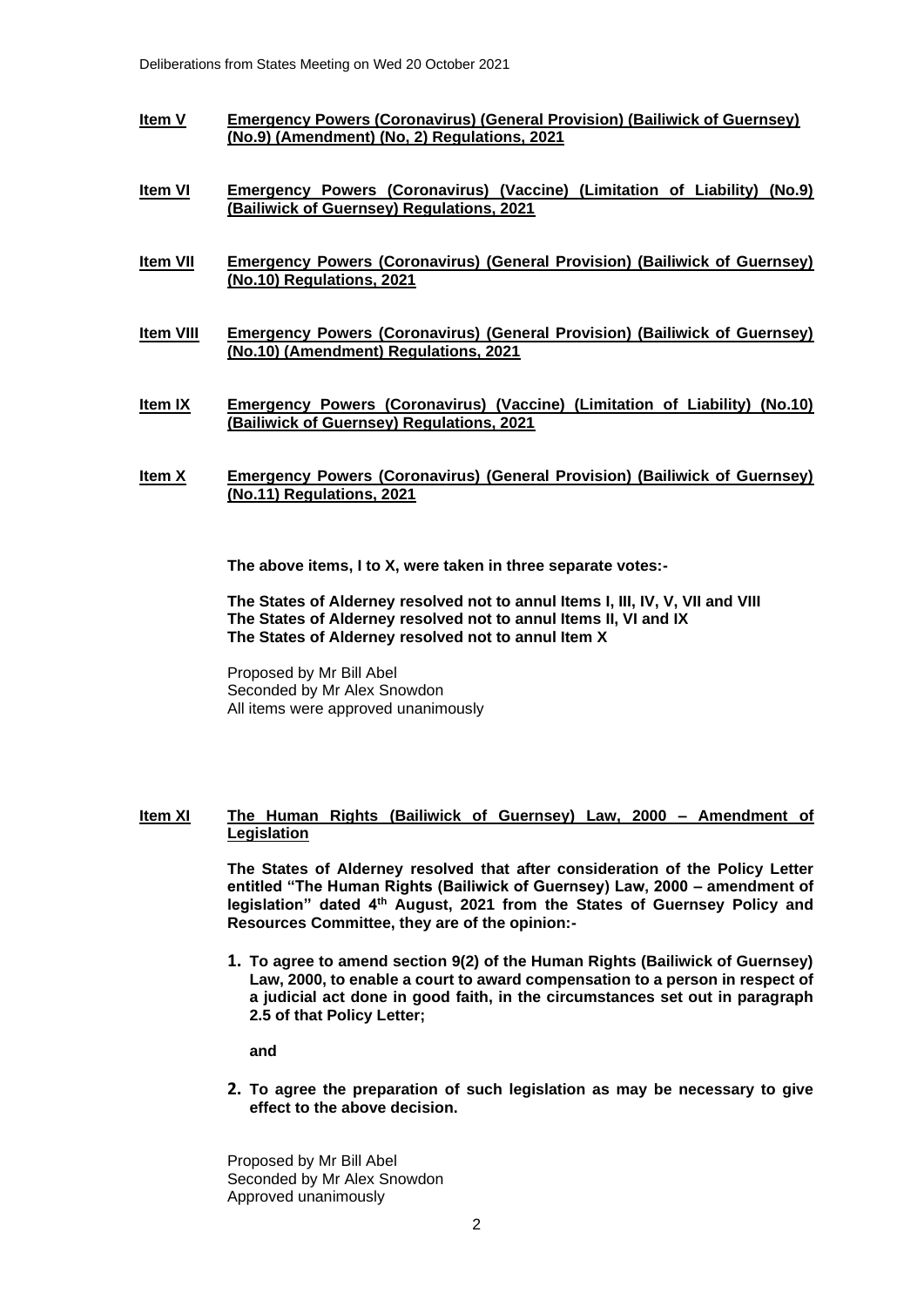#### **Item XII Budgets for 2022 and Revised Budget 2021**

**After consideration of the Budget Report, the States of Alderney resolved to:-**

- **a) Note the States of Alderney Revenue and Capital Budgets and Revised Budgets for 2021**
- **b) As per the Budget Strategy note that Fuel Duty will be kept consistent with the States of Guernsey for 2022**
- **c) Note that Document Duty will be maintained at existing levels for 2022**
- **d) Note the Reserve Strategy as detailed on page 5 of the Budget Report**
- **e) Approve an increase of June 2021 RPIX (2.3%) on all Alderney Property Tax tariffs for the year of charge 2022**
- **f) Approve the States of Alderney Revenue and Capital Budgets for 2022.**
- **g) Note the States of Alderney Water Board Revenue and Capital Revised Budgets for 2021**
- **h) Note that the Water Rates for 2022 will be maintained at 2021 rates of charge**
- **i) Approve the States of Alderney Water Board Revenue and Capital Budgets for 2022**

Proposed by Mr Bill Abel Seconded by Mr Christian Harris Approved unanimously

#### **Item XIII Questions and Reports**

#### **Questions**

**The following Questions were received:-**

#### **Questions received from Mr Snowdon for the Chairman of Policy & Finance Committee:-**

- 1. Could the Chairman outline Alderney's support for the 'Aurigny strategy 2021- 2025', also do we know when the feasibility study will be concluded and public engagement?
- 2. Should the States of Alderney be reviewing ACRE's role and new mandate for the regulator?
- 3. The President of Guernsey's Committee for Environment & Infrastructure has recently highlighted being keen to talk with Alderney over energy strategies, should the Channel Islands be working together on securing renewable energies?
- 4. Following the 'Civil Service Reform' in Guernsey, is Alderney taking the same steps?

#### **Question received from Mr Snowdon for the Chairman of General Services Committee:-**

Can the Chairman outline progress with the Harbour Management Review and Harbour Plan, will members of the public be able to feed into the review and plan?

#### **Questions received from Mr Roberts for the Chairman of General Services Committee:-**

- 1. Will the chairman explain why the crane remains exposed on the quay when it could be stored by the shed as repeated requests still remain ignored?
- 2. At the recent fishing competition access was promised to visiting anglers. Banned in the name of health and safety. Was extra insurance taken in case of an incident, or is that already in place?